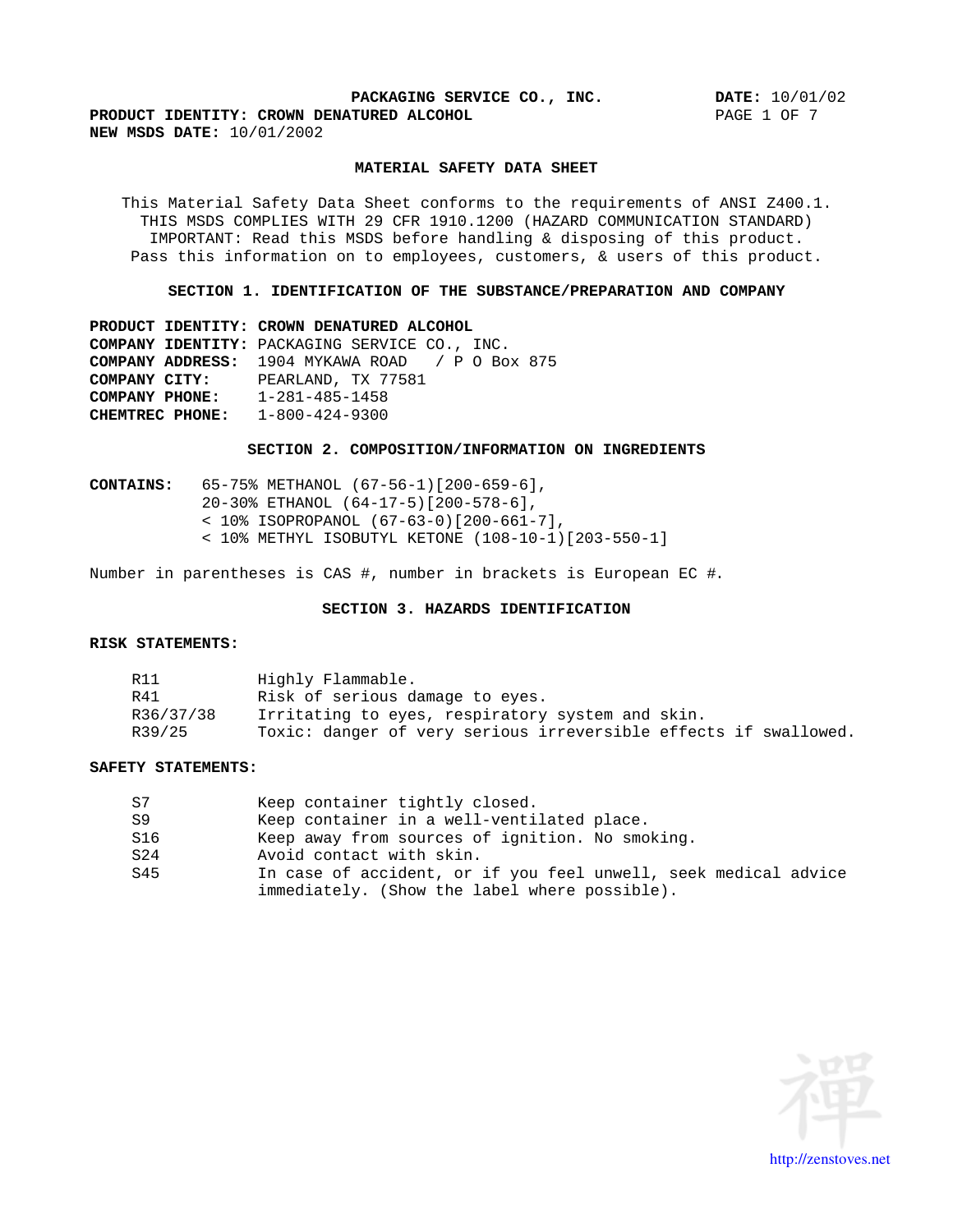**PRODUCT IDENTITY: CROWN DENATURED ALCOHOL** PAGE 2 OF 7 **NEW MSDS DATE:** 10/01/2002

## **SECTION 4. FIRST AID MEASURES**

### **EYE CONTACT:**

For eyes, flush with plenty of water for 15 minutes & get medical attention. **SKIN CONTACT:** 

In case of contact with skin immediately remove contaminated clothing.

Wash thoroughly with soap & water. Wash contaminated clothing before reuse. **INHALATION:** 

After high vapor exposure, remove to fresh air. If breathing is difficult,

give oxygen. If breathing has stopped give artificial respiration.

### **SWALLOWING:**

Induce vomiting promptly using physician's instructions or by having patient stick finger down throat. After vomiting has been induced, give two teaspoonfuls of baking soda in a glass of water. CALL A PHYSICIAN. Never give anything by mouth to an unconscious person. Have patient lie down & keep warm. Cover eyes to exclude light.

### $\texttt{DNAL01}.$

#### **SECTION 5. FIRE FIGHTING MEASURES**

### **EXTINGUISHING MEDIA**

NFPA Class B extinguishers (Carbon Dioxide or foam) for Class I B liquid fires.

#### **SPECIAL FIRE FIGHTING PROCEDURES**

Water spray may be ineffective on fire but can protect fire-fighters & cool closed containers. Use fog nozzles if water is used. Do not enter confined fire-space without full bunker gear. (Helmet with face shield, bunker coats, gloves & rubber boots). Use NIOSH approved positive-pressure self-contained breathing apparatus.

### **UNUSUAL EXPLOSION AND FIRE PROCEDURES HIGHLY FLAMMABLE!! VAPORS CAN CAUSE FLASH FIRE**

Keep container tightly closed.

Isolate from oxidizers, heat, sparks, electric equipment & open flame. Closed containers may explode if exposed to extreme heat. Applying to hot surfaces requires special precautions. Empty container very hazardous! Continue all label precautions!

## **SECTION 6. ACCIDENTAL RELEASE MEASURES**

### **CONTAINMENT TECHNIQUES**

Stop spill at source. Dike area & contain.

### **CLEAN-UP PROCEDURES:**

Clean up remainder with absorbent materials. Mop up & dispose of. Persons without proper protection should be kept from area until cleaned up.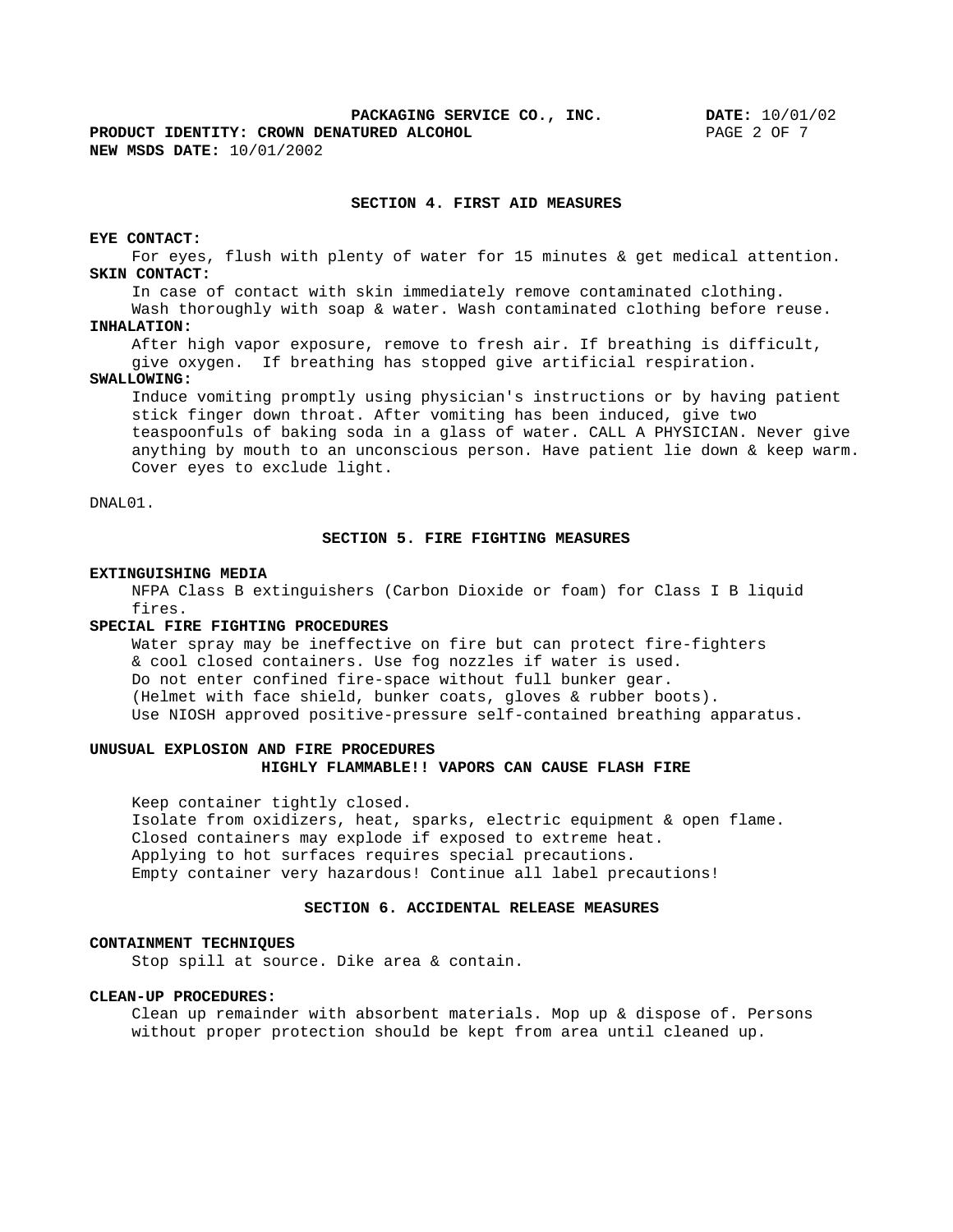**PACKAGING SERVICE CO., INC. DATE:** 10/01/02 **PRODUCT IDENTITY: CROWN DENATURED ALCOHOL** PAGE 3 OF 7 **NEW MSDS DATE:** 10/01/2002

### **SECTION 7. HANDLING AND STORAGE**

### **HANDLING:**

Isolate from oxidizers, heat, sparks, electric equipment & open flame. Use only with adequate ventilation. Avoid breathing of vapor or spray mist. Avoid contact with skin & eyes. Wear OSHA Standard goggles or face shield. Consult Safety Equipment Supplier. Wear gloves, apron & footwear impervious to this material. Wash clothing before reuse. Avoid free fall of liquid. Ground containers when transferring. Do not flame cut, saw, drill, braze, or weld. Empty container very hazardous! Continue all label precautions!

### **STORAGE:**

Do not store above 49 C/120 F. Store large amounts in structures made for OSHA Class I B liquids Keep container tightly closed & upright when not in use to prevent leakage. OSHA Class I B liquids

#### **SECTION 8. EXPOSURE CONTROLS/PERSONAL PROTECTION:**

### **EXPOSURE CONTROLS:**

Ventilate to keep vapors of this material below 110 ppm. If over TLV, in accordance with 29 CFR 1910.134, use NIOSH approved positive-pressure self-contained breathing apparatus. Consult Safety Equipment Supplier. Use explosion-proof equipment.

### **VENTILATION:**

| LOCAL EXHAUST        | Necessary  |  |  |
|----------------------|------------|--|--|
| MECHANICAL (GENERAL) | Acceptable |  |  |
| ${\tt SPECIAL}$      | None       |  |  |
| OTHER                | None       |  |  |
|                      |            |  |  |

### **PERSONAL PROTECTIONS:**

Wear OSHA Standard goggles or face shield. Consult Safety Equipment Supplier. Wear gloves, apron & footwear impervious to this material. Wash clothing before reuse.

### **WORK & HYGIENIC PRACTICES:**

Provide readily accessible eye wash stations & safety showers. Wash at end of each workshift & before eating, smoking or using the toilet. Promptly remove clothing that becomes contaminated. Destroy contaminated leather articles. Launder or discard contaminated clothing.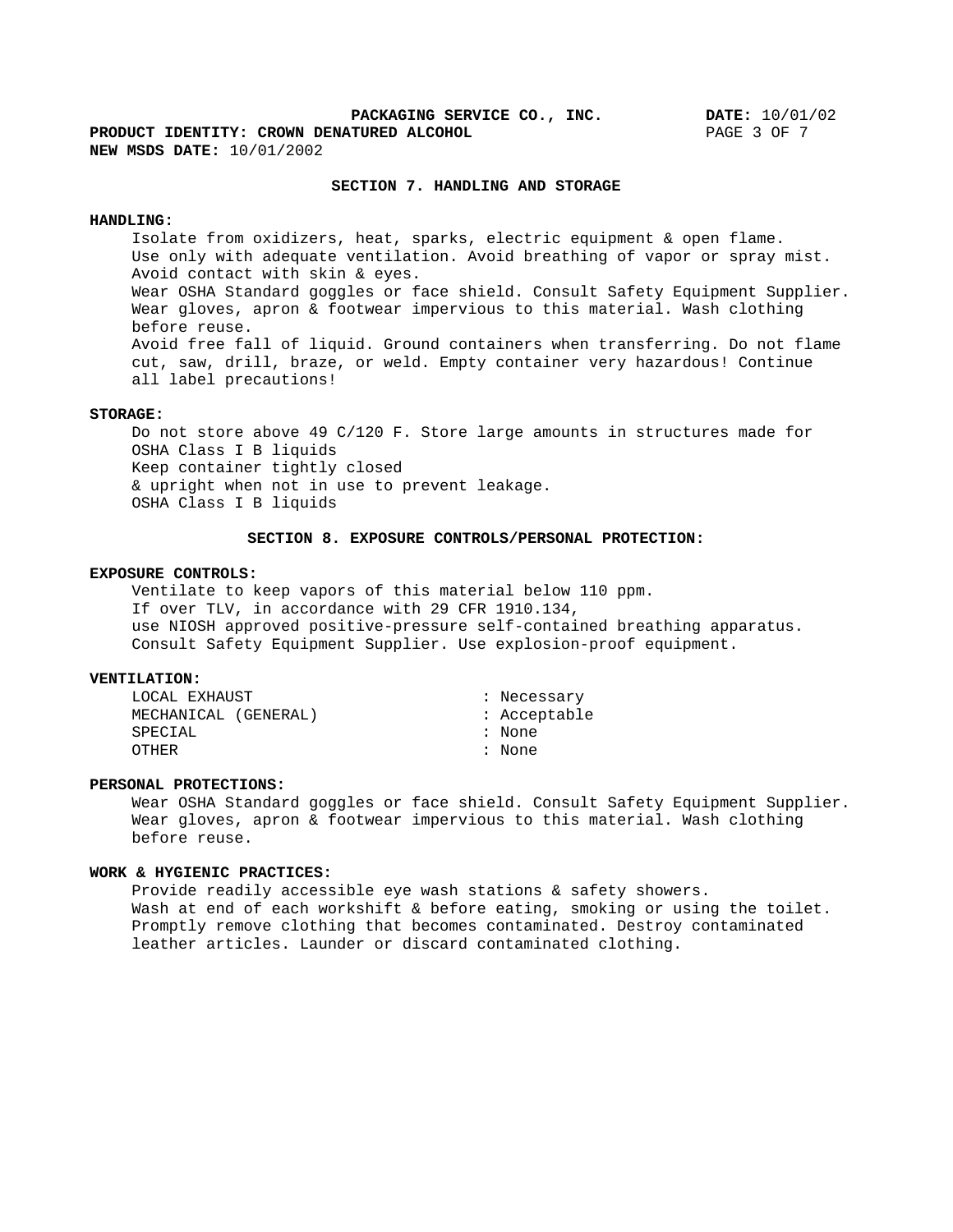**PACKAGING SERVICE CO., INC. DATE:** 10/01/02 **PRODUCT IDENTITY: CROWN DENATURED ALCOHOL** PAGE 4 OF 7 **NEW MSDS DATE:** 10/01/2002

### **SECTION 9. PHYSICAL DATA**

APPEARANCE: Liquid, Water-White ODOR: Ketone BOILING RANGE: 63 66 83 C / 147 152 182 F AUTO IGNITION TEMPERATURE: 371 C / 700 F (Lowest Component) LOWER FLAMMABLE LIMIT IN AIR (% by vol): 6.4<br>FLASH POINT (TEST METHOD): 4 C / 40 F (TCC) FLASH POINT (TEST METHOD): 4 C / 40 F (TCC) FLAMMABILITY CLASSIFICATION: Class I B GRAVITY @ 60 F: API: 47.0 SPECIFIC GRAVITY (Water=1): .793 POUNDS/GALLON: 6.603 VOC'S (>0.44 Lbs/Sq In): 100.2 Vol. % / 794.1 g/L / 6.614 Lbs/Gal TOTAL VOC'S (TVOC): 100.1 Vol. % / 792.7 g/L / 6.603 Lbs/Gal NONEXEMPT VOC'S (CVOC): 100.1 Vol. % / 792.7 g/L / 6.603 Lbs/Gal<br>NONEXEMPT VOC'S (CVOC): 100.1 Vol. % / 792.7 g/L / 6.603 Lbs/Gal HAZARDOUS AIR POLLUTANTS (HAPS): 73.0 Wt. % / 578.6 g/L / 4.819 Lbs/Gal VAPOR PRESSURE (mm of Hg)@20 C 86.1 NONEXEMPT VOC PARTIAL PRESSURE (mm of Hg @ 20 C) 86.1 VAPOR DENSITY (air=1): 1.2 WATER ABSORPTION: Complete REFRACTIVE INDEX:  $1.338$ 

#### **SECTION 10. STABILITY & REACTIVITY**

**STABILITY:**

# Stable and the stable of the stable stable stable stable stable stable stable stable stable stable stable stable **CONDITIONS TO AVOID:**

Isolate from oxidizers, heat, sparks, electric equipment & open flame. **MATERIALS TO AVOID:** 

Isolate from strong oxidizers such as permanganates, chromates & peroxides. **HAZARDOUS DECOMPOSITION PRODUCTS:** 

Carbon Monoxide, Carbon Dioxide from burning.

**HAZARDOUS POLYMERIZATION:** 

Will not occur.

### **SECTION 11. TOXICOLOGICAL INFORMATION**

| <b>MATERIAL</b>                                                             |  | CAS # TWA (OSHA) TLV (ACGIH) HAP |  |
|-----------------------------------------------------------------------------|--|----------------------------------|--|
| Methanol                                                                    |  | 67-56-1 200 ppm S 200 ppm S Yes  |  |
| Ethanol                                                                     |  | 64-17-5 1000 ppm 1000 ppm A4 No  |  |
| Isopropanol                                                                 |  | 67-63-0 400 ppm 200 ppm A4 No    |  |
| Methyl Isobutyl Ketone                                                      |  | 108-10-1 100 ppm 50 ppm Yes      |  |
| Each component showing `Yes' under "HAP" is an EPA Hazardous Air Pollutant. |  |                                  |  |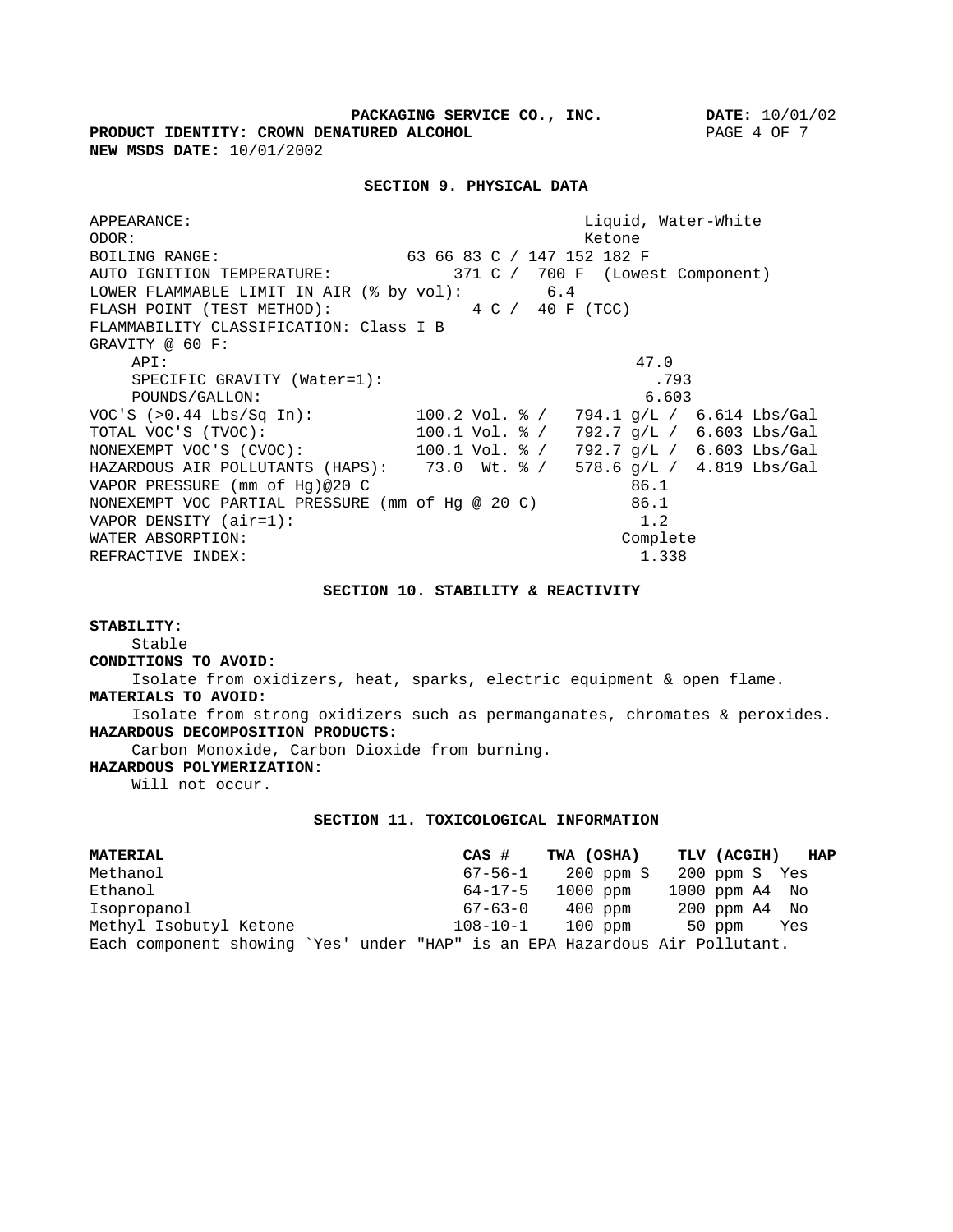**PRODUCT IDENTITY: CROWN DENATURED ALCOHOL** PAGE 5 OF 7 **NEW MSDS DATE:** 10/01/2002

#### **SECTION 11. TOXICOLOGICAL INFORMATION (CONTINUED)**

| <b>MATERIAL</b>        | CEILING STEL (OSHA/ACGIH)     |  |
|------------------------|-------------------------------|--|
| Methanol               | 67-56-1 None Known<br>250 ppm |  |
| Isopropanol            | 67-63-0 None Known<br>400 ppm |  |
| Methyl Isobutyl Ketone | 08-10-1 None Known<br>75 ppm  |  |

### **ACUTE HAZARDS**

### **EYE & SKIN CONTACT:**

Primary irritation to skin, defatting, dermatitis.

Primary irritation to eyes, redness, tearing, blurred vision.

Liquid can cause eye irritation. Wash thoroughly after handling.

### **INHALATION:**

Anesthetic. Irritates respiratory tract. Acute overexposure can cause serious nervous system depression. Vapor harmful. Breathing vapor can cause irritation. Acute overexposure can cause damage to kidneys, blood, nerves, liver & lungs.

Repeated exposure over TLV can cause blindness.

### **SWALLOWING:**

Can be fatal or cause blindness if swallowed. Cannot be made non-poisonous. POISON! Can cause irreversible nervous system damage & death. Harmful or fatal if swallowed. Swallowing can cause abdominal irritation, nausea, vomiting & diarrhea.

SUBCHRONIC HAZARDS/CONDITIONS AGGREVATED

### **CONDITIONS AGGREVATED:**

Chronic overexposure can cause damage to kidneys, blood, nerves, liver & lungs.

Persons with severe skin, liver or kidney problems should avoid use.

### **CHRONIC HAZARDS**

## **CANCER, REPRODUCTIVE & OTHER CHRONIC HAZARDS:**

This product has no carcinogens listed by IARC, NTP, NIOSH, OSHA or ACGIH, as of this date, greater or equal to 0.1%. Absorption thru skin may be harmful. Studies with laboratory animals indicate this product can cause damage to fetus.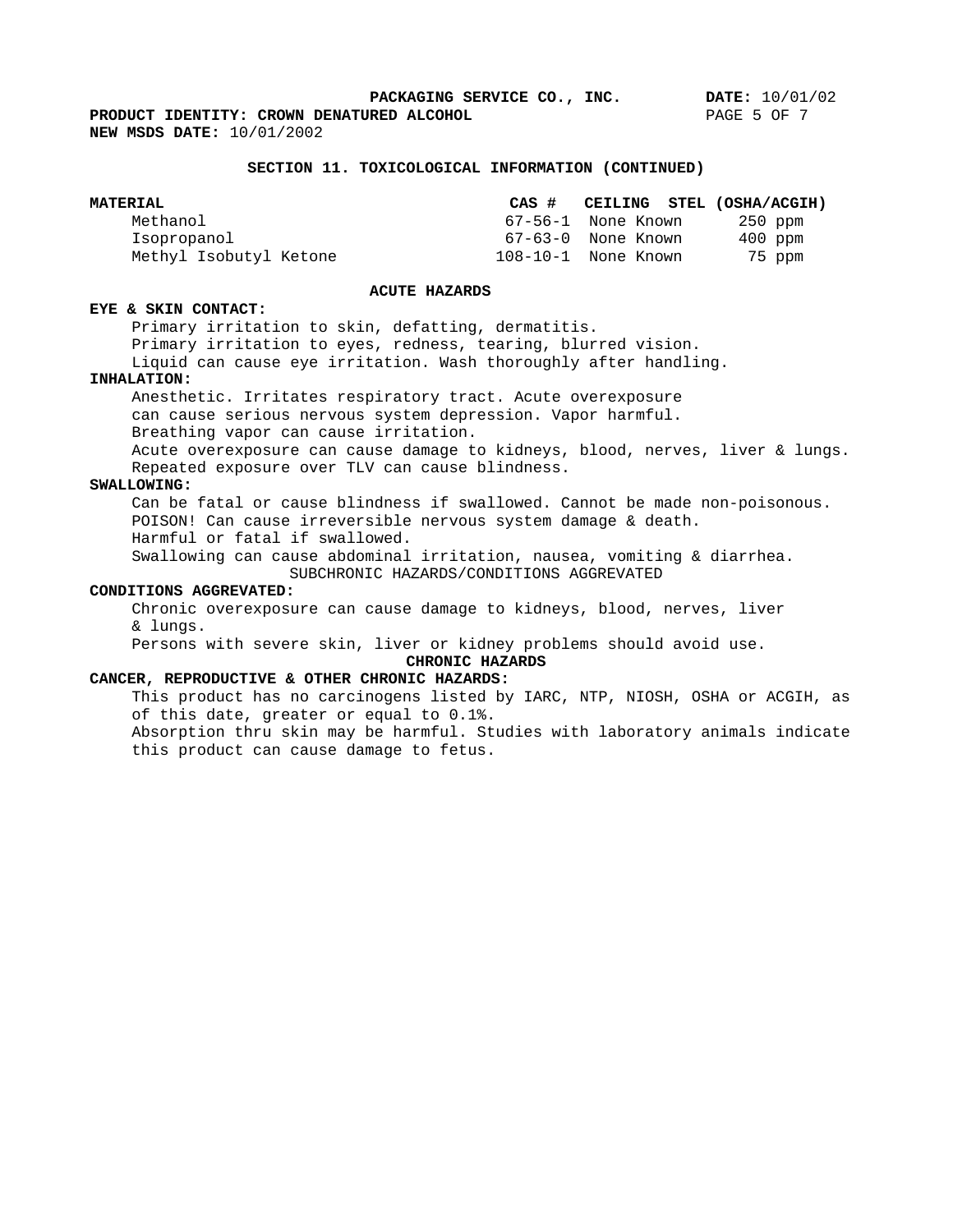**PRODUCT IDENTITY: CROWN DENATURED ALCOHOL PAGE 6 OF 7 NEW MSDS DATE:** 10/01/2002 **NEW MSDS DATE:** 10/01/2002

## **SECTION 12. ECOLOGICAL INFORMATION**

### **MAMMALIAN INFORMATION:**

| <b>MATERIAL</b> | LOWEST KNOWN LETHAL DOSE DATA   |
|-----------------|---------------------------------|
|                 | LOWEST KNOWN LD50 (ORAL)        |
| Methanol        | 67-56-1 1000.0 mg/kg(Man)       |
|                 | LOWEST KNOWN LC50 (VAPORS)      |
| Isopropanol     | 67-63-0 16000 ppm (Rats)        |
|                 | LOWEST KNOWN LD50 (SKIN)        |
| Isopropanol     | 67-63-0 16400.0 mg/kg (Rabbits) |
|                 |                                 |

### **AQUATIC ANIMAL INFORMATION:**

The most sensitive known marine group to any component of this product is: Chub 250 ppm or mg/L (24 hour exposure).

Keep out of sewers and natural water supplies.

### **MOBILITY:**

This material is a mobile liquid.

### **DEGRADABILITY:**

This product is biodegradable.

**ACCUMULATION:** 

This product does not accumulate or biomagnify in the environment.

# **SECTION 13. DISPOSAL CONSIDERATIONS**

Recycle / dispose of observing national, regional, state, provincial and local health, safety & pollution laws. If questions exist, contact the appropriate agencies.

#### **SECTION 14. TRANSPORT INFORMATION**

| DOT SHIPPING NAME: Alcohols, n.o.s., 3, UN1987, PG II |
|-------------------------------------------------------|
| (FLAMMABLE LIQUID)                                    |
| Alcohols, Flammable, Toxic, n.o.s.                    |
| (Methanol, Ethanol), 3 (6.1), UN1986, PG-II           |
| (FLAMMABLE LIQUID & TOXIC)                            |
| Alcohols, Flammable, Toxic, n.o.s.                    |
| (Methanol, Ethanol), 3 (6.1), UN1986, PG-II           |
| (FLAMMABLE LIQUID & TOXIC)                            |
| EMERGENCY RESPONSE GUIDEBOOK NUMBER: 131              |
|                                                       |